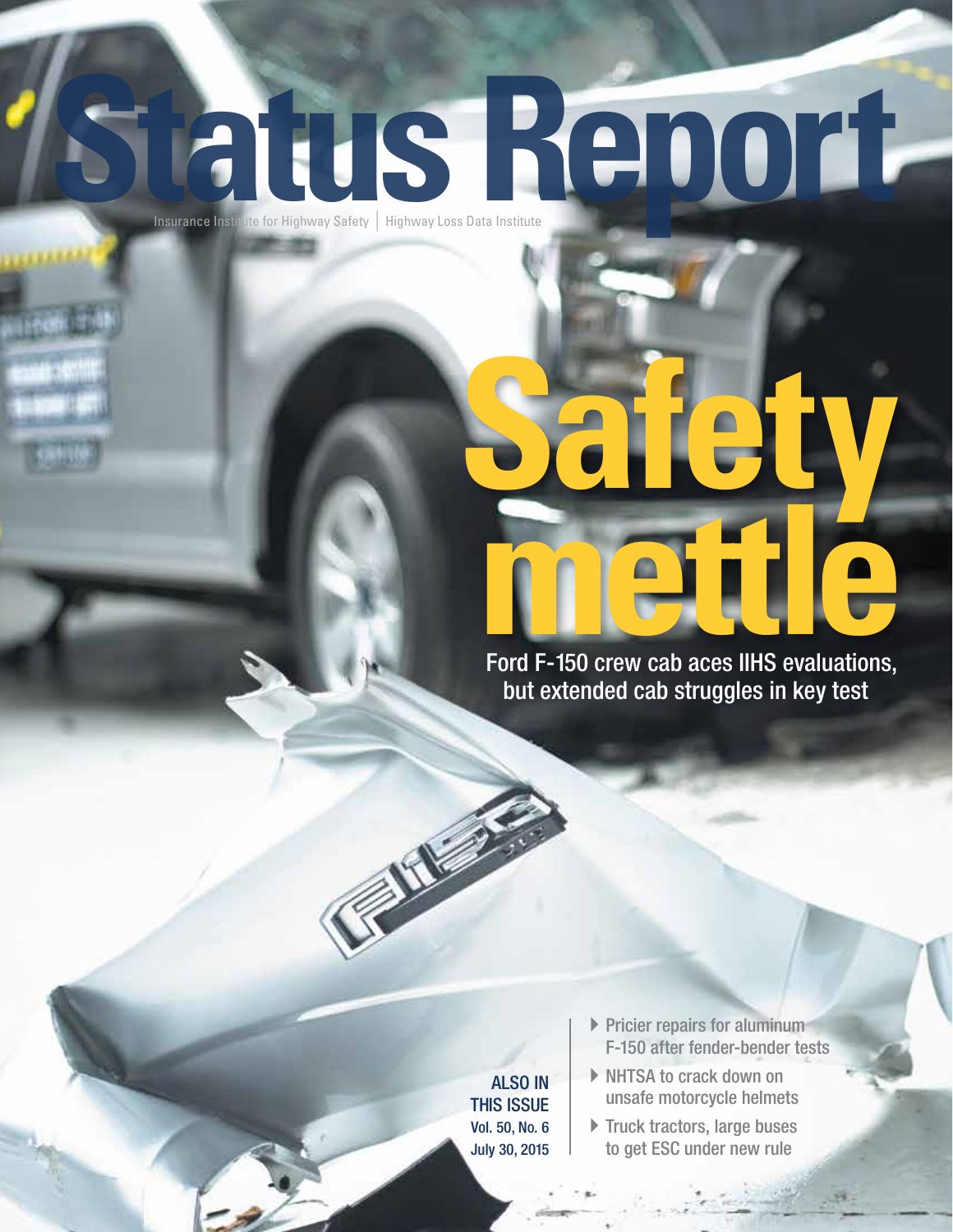

The 2015 Ford F-150 crew cab and extended cab share top ratings in 4 of 5 IIHS tests. Good small overlap protection clinches a *TOP SAFETY PICK* award for the crew cab.

he aluminum-body 2015 Ford F-150 crew cab swept the full slate of IIHS crashworthiness evaluations to qualify for a 2015 TOP SAFETY PICK award. The F-150 extended cab turned in a good performance in 4 of 5 assessments but he aluminum-body 2015 Ford F-150 crew cab swept the full slate of IIHS crashworthiness evaluations to qualify for a 2015 *TOP SAFETY PICK* award. The F-150 extended cab turned in overlap front test. The results are the first ratings for large pickups in a group the Institute is evaluating this year.

The F-150 crew cab, which Ford calls the SuperCrew, earns good ratings for occupant protection in all five IIHS crashworthiness evaluations — small overlap front, moderate overlap front, side, roof strength and head restraint evaluations. The extended cab, or SuperCab, earns good ratings in the moderate overlap front, side, roof strength and head restraint evaluations but just a marginal rating for occupant protection in a small overlap front crash.

Crew-cab pickups have four full doors and two full rows of seating. Extended cabs have two full front doors, two smaller rear doors and compact second-row seats. Both cab types make up a bigger share of the pickup truck market than regular cabs. Crew cabs accounted for 50 percent, extended cabs 43 percent and regular cabs 7 percent of 2013 model pickups in HLDI's vehicle database.

The Institute picked the F-150 to test first because it is not only the best-selling vehicle in the U.S. but also the first mass-market vehicle

with an all-aluminum body. Automakers have used the lightweight metal to build engines, wheels, hoods, fenders and trunk lids for more than 20 years, but its use in the whole vehicle body is uncommon. Other mostly aluminum offerings are luxury models — the Acura NSX, Audi A8, Range Rover and Tesla Model S, for example.

Ford's choice of aluminum for the F-150 body means the pickup is about 500 pounds lighter than the 2014 steel-body F-150. The underlying frame — the workhorse of crash protection — still is made of steel.

"Consumers who wondered whether the aluminum-body F-150 would be as crashworthy as its steel-body predecessor can consider the question answered," says David Zuby, the Institute's chief research officer.

Both the crew cab and extended cab F-150 pickups are rated basic for front crash prevention when equipped with Ford's optional forward collision warning system, which meets performance criteria set by the National Highway Traffic Safety Administration (NHTSA). The F-150 crew cab isn't eligible for *TOP SAFETY PICK*+ because it lacks an autonomous braking system.

Vehicles that earn a good or acceptable rating for small overlap protection and good ratings in the moderate overlap front, side, roof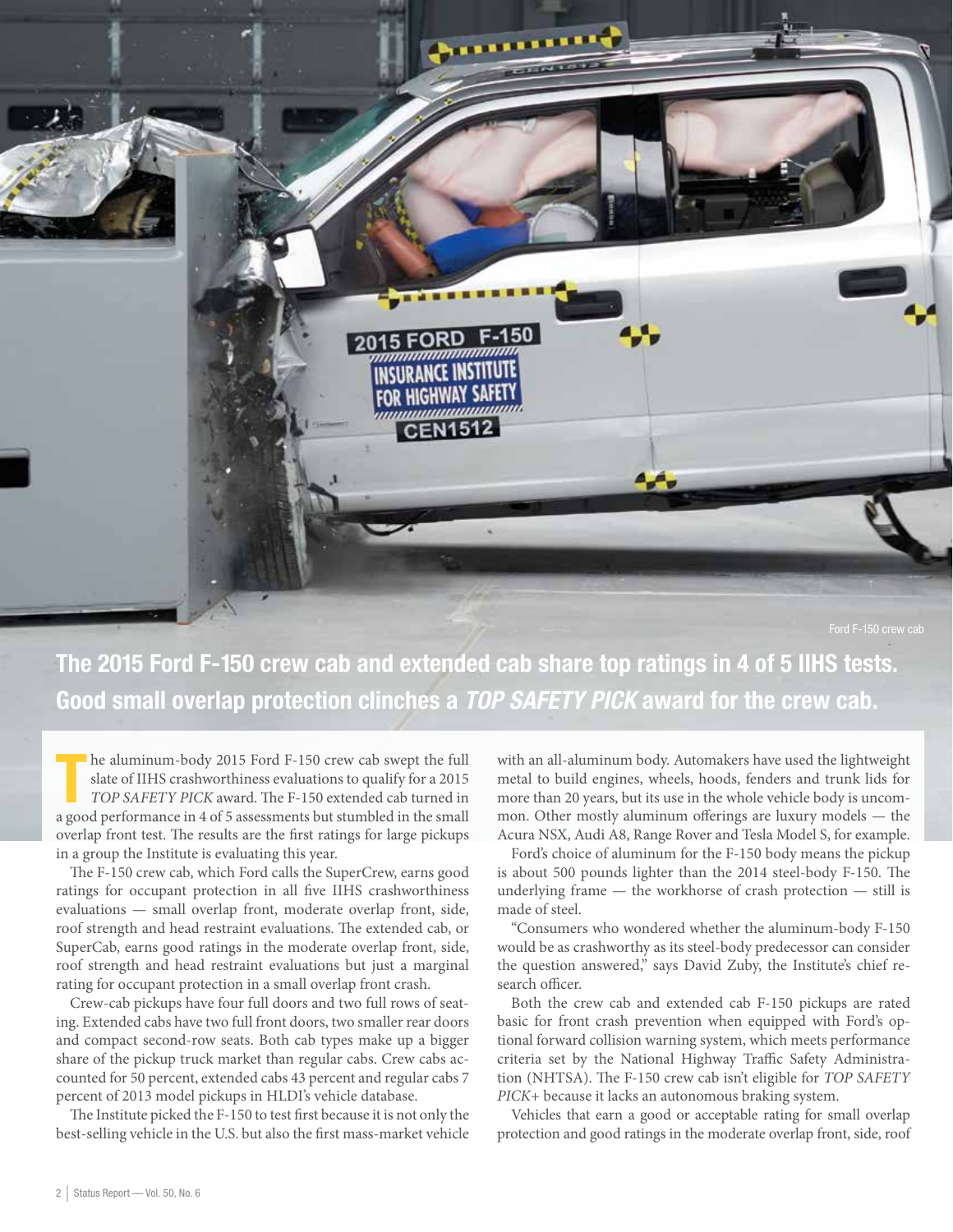

#### 2015 Ford F-150 ratings



strength and head restraint evaluations qualify for *TOP SAFETY PICK*. To earn *TOP SAFETY PICK*+, vehicles also must have an available autobrake system that earns an advanced or superior rating.

#### Why two models were evaluated

NHTSA evaluated the crew cab, extended cab and regular cab versions of the 2015 F-150. Each received the top 5-star safety rating for front and side crash protection in the agency's New Car Assessment Program (safercar.gov) and 4 stars for rollover protection.

For vehicles with multiple body styles, the Institute typically evaluates the one with the biggest sales. Initially, only the F-150 crew cab was on the schedule.

"After we tested the crew cab in the spring, questions were raised about the extended cab's ability to match the crew cab's good small

overlap performance. We did some initial analysis and decided to test the extended cab, too," Zuby says.

While a departure from the Institute's usual practice, the F-150 merits a closer look.

"For starters, there's been lots of buzz around the release of the first aluminum-body pickup and how it would perform in crash tests," Zuby says. "What's more, even the lower-selling extended cab sales top those of many of the passenger vehicles we rate."

To provide consumers with more safety information, IIHS plans to rate multiple variants of the other pickups slated for tests this year.

#### Striking differences in small overlap test

In the small overlap front test, each F-150 traveled at 40 mph toward a 5-foot-tall rigid barrier. Twenty-five percent of the pickup's total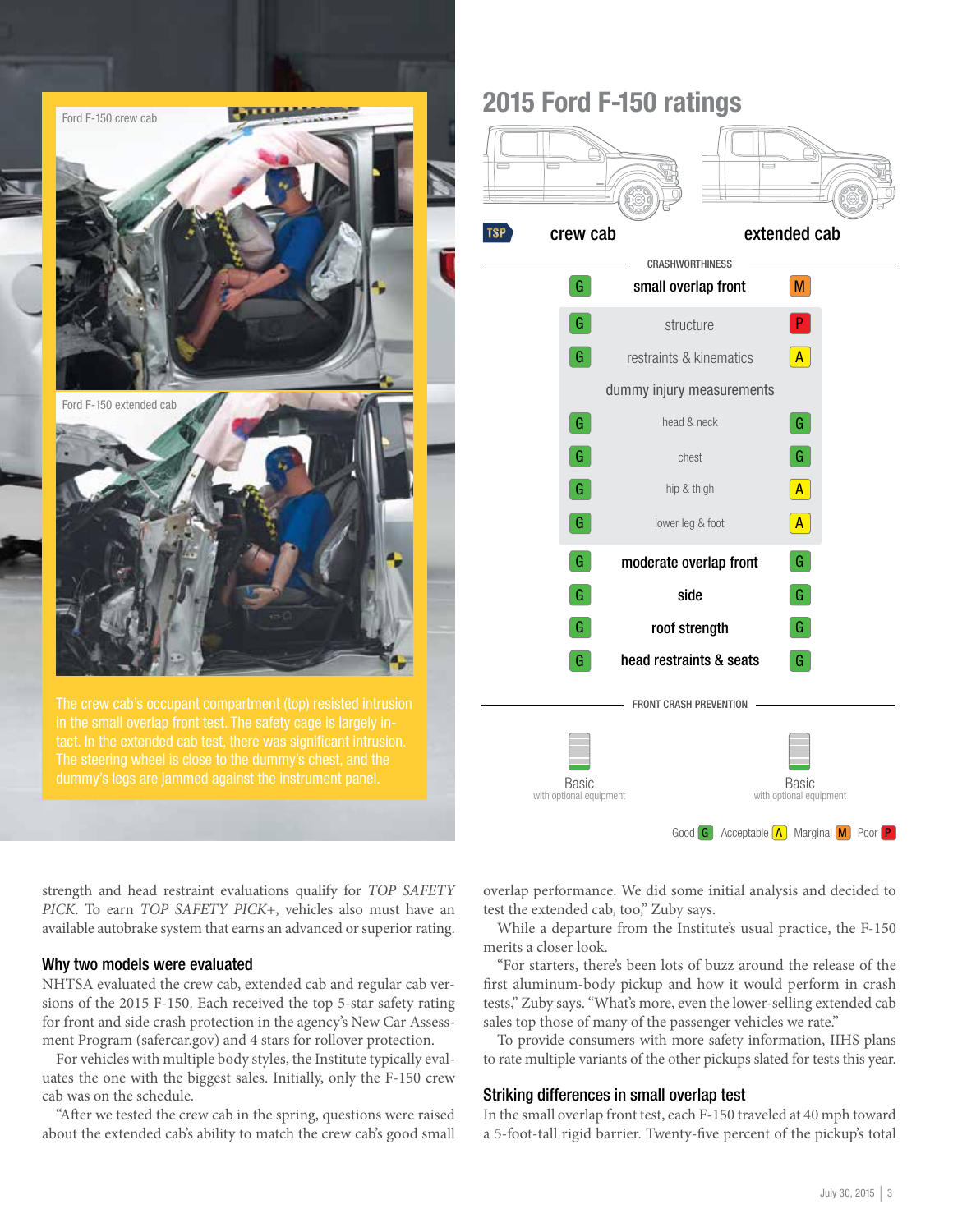width struck the barrier on the driver side, where a Hybrid III dummy representing an average-size man was positioned at the steering wheel. The test replicates what happens when the front corner of a vehicle collides with another vehicle or an object such as a tree or a utility pole.

The two versions of the F-150 had markedly different outcomes. Inspect the images from the tests and it's easy to see why the crew cab is rated good and the extended cab is rated marginal.

"In a small overlap front crash like this, there's no question you'd rather be driving

The extended cab's occupant compartment collapsed in the small overlap test, seriously compromising survival space for the driver.



This undercarriage view of the crew cab (top) and extended cab shows where Ford beefed up the crew cab's front frame. IIHS painted the added elements red and yellow.

the crew cab than the extended cab F-150," Zuby says.

The crew cab's occupant compartment remained intact. The front-end structure crumpled in a way that spared the occupant compartment significant intrusion and preserved survival space for the driver.

Measures recorded on the test dummy indicated low risk of injuries to the dummy's head, chest, legs and feet. The front and side curtain airbags worked together to keep the dummy's head from contacting injury-producing stiff interior structures or outside objects. The dummy's head loaded

shortchanges buyers who might pick the extended cab thinking it offers the same protection in this type of crash as the crew cab. It doesn't."

The Institute has briefed Ford on the results. In a statement, the manufacturer said, "Ford is evaluating possible changes to the extended cab for small offset performance."

#### Moderate overlap, side and roof tests

The Institute assigned the crew cab and extended crew models good ratings for occupant protection in a moderate overlap front crash based on test data shared by Ford



the front airbag, which stayed in place until the dummy rebounded.

The extended cab is a different story. Intruding structure seriously compromised the driver's survival space, resulting in a poor structural rating. The toepan, parking brake and brake pedal were pushed back 10-13 inches toward the dummy, and the dashboard was jammed against its lower legs. Measures recorded on the dummy indicated there would be a moderate risk of injuries to the right thigh, lower left leg and left foot in a real-world crash of this severity.

The steering column was pushed back nearly 8 inches and came dangerously close to the dummy's chest. The dummy's head barely contacted the front airbag before sliding off to the left and hitting the instrument panel.

"Ford added structural elements to the crew cab's front frame to earn a good small overlap rating and a *TOP SAFETY PICK* award but didn't do the same for the extended cab," Zuby observes. "That for both cab styles as part of the Institute's front crash-test verification process. The F-150 qualifies for the program because the earlier-generation models were rated good in this test.

In the side impact test for both models, measures taken from both the driver dummy and the passenger dummy seated in the rear seat indicated low risk of significant injuries in a real-world crash like this one. The side curtain airbag deployed from the roof to protect the dummies' heads from hitting any hard structures, including the intruding 3,300-pound SUV-like test barrier striking the driver side at 31 mph.

The crew cab's roof withstood a force of nearly 6 times the pickup's weight and the extended cab's roof withstood a force of 5.3 times the pickup's weight, an indication that the roofs will help protect occupants in rollover crashes.

The IIHS ratings apply to the 2015 SuperCrew F-150 and the SuperCab F-150 only. The Institute hasn't evaluated the 2015 regular cab.  $\blacksquare$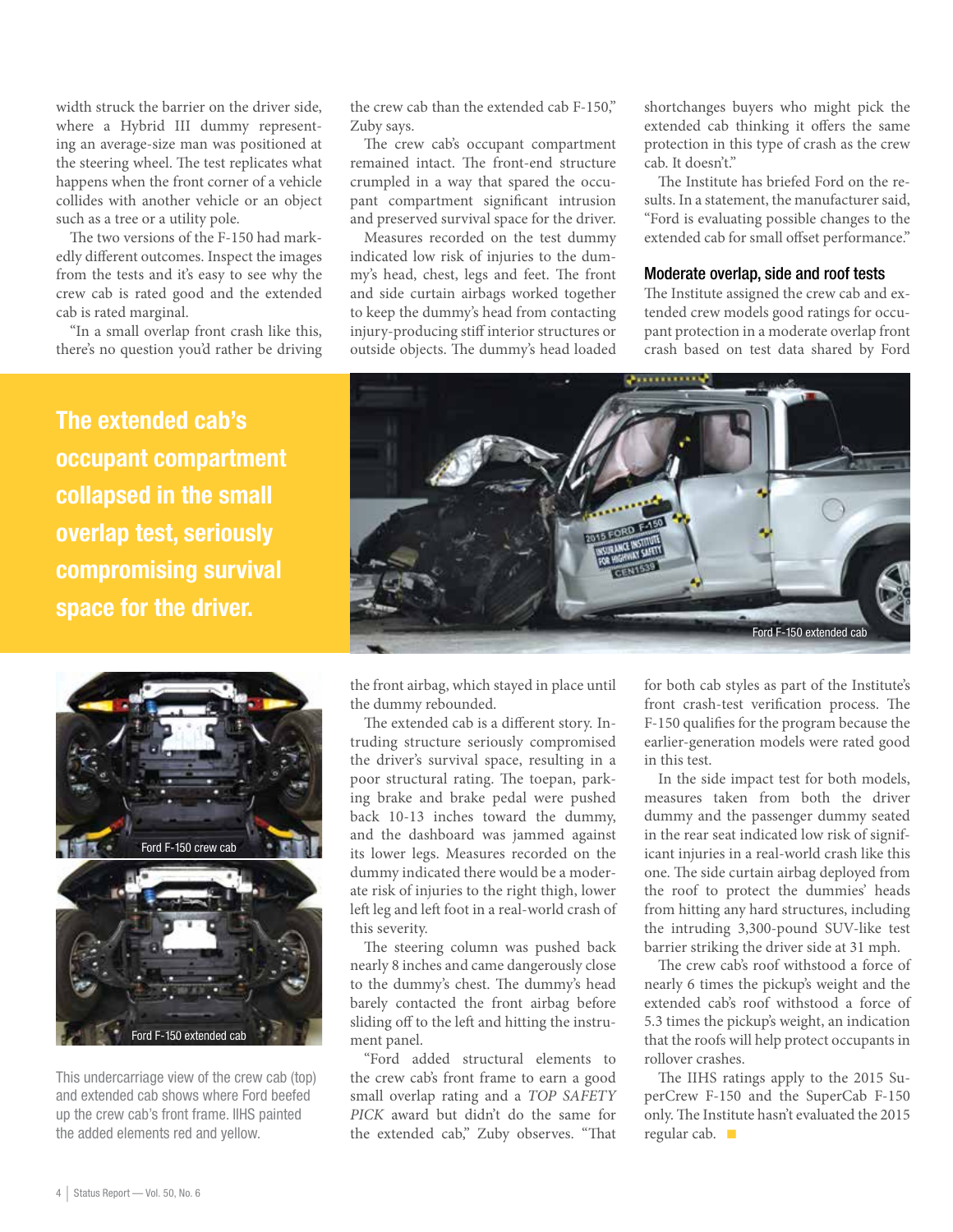### **Pricier repairs for aluminum F-150 pickup than steel model in fender-bender crashes**

he Ford F-150 crew cab scores high marks for crashworthiness, but when<br>it comes to damage in low-speed<br>crashes, the aluminum-body pickup is he Ford F-150 crew cab scores high marks for crashworthiness, but when it comes to damage in low-speed pricier to repair than its steel-bodied predecessor, the Institute found.

A report released last year by HLDI examined the costs to repair aluminum vehicles after low-speed impacts. Analysts found a 20 percent increase in the average collision claim severities in vehicles with high aluminum content compared with their steel counterparts. Collision coverage insures against vehicle damage to an atfault driver's vehicle in a crash with another vehicle or object.

To assess whether higher repair costs also would be the case for the F-150, IIHS engineers ran low-speed crash tests with the new F-150 crew cab and the 2014 steelbody F-150 to compare repair costs.

In one test, the front left corner of the steel-body F-150 struck the right rear corner of the aluminum truck at 10 mph with a 15 percent overlap. In the second test at the same speed and overlap, the front left corner of the aluminum pickup struck the rear corner of the steel model.

In both scenarios, the aluminum F-150 had more extensive damage than the steel model. IIHS researchers had both trucks repaired at a Ford dealership certified for aluminum repairs. The costs to fix front test damage were \$4,147 for the aluminum model and \$3,759 for the steel model. In the rear test, the aluminum F-150 had \$4,738 in damage, while the repair bill for the steel-body F-150 came in at \$3,275.

Total repair costs for front and rear damage combined were 26 percent higher for the aluminum F-150 pickup, in line with HLDI's finding on collision claim severities for other vehicles with high-aluminum content.

"From a simple bolt-on parts replacement to a more-involved removal and installation of entire body panels, fixing the aluminum F-150 is more expensive than repairing a steel-body F-150," says David Zuby, the Institute's chief research officer.

Extra time to repair the aluminum body accounted for the higher price to fix frontal damage, while higher parts costs pushed up the repair bill for the rear damage.

It took more time to repair the aluminum model's front damage, mainly because mechanics had to assemble components such as wiring harnesses and splash guards

Besides repair costs, there are other considerations with aluminum-body vehicles. To avoid steel/aluminum cross-contamination that leads to corrosion, these vehicles need to be repaired in a separate area, with dedicated tools and gear used by mechanics who are trained to do the intricate welding, riveting and bonding aluminum requires.

Test damage repair costs: steel vs. aluminum F-150 | 10 mph impact with 15 percent overlap \$3,759 aluminum: \$4,147 2014 Ford F-150 2015 Ford F-150

test. Mechanics had to assemble wiring and other components before a new fender could go on



under the ruined front fender before a new one could be attached. Labor costs were 22 percent higher for the 2015 model.

After being struck in the rear, one side of the aluminum F-150's truck bed needed replacing. In contrast, the steel model's bed could be repaired. Both trucks needed new tail lamps, bumpers and exhaust pipes. The aluminum F-150's total parts costs to fix rear damage were 42 percent higher than the steel model's total.

Industry watchers expect automakers to use more aluminum in vehicles. By 2025, more than 75 percent of all new pickups produced in North America are expected to be aluminum-bodied, along with more than 20 percent of SUVs and full-size cars, according to a Ducker Worldwide survey of original equipment manufacturers and suppliers published in June 2014 (www. drivealuminum.org/research-resources/ PDF/Research/2014/2014-ducker-report).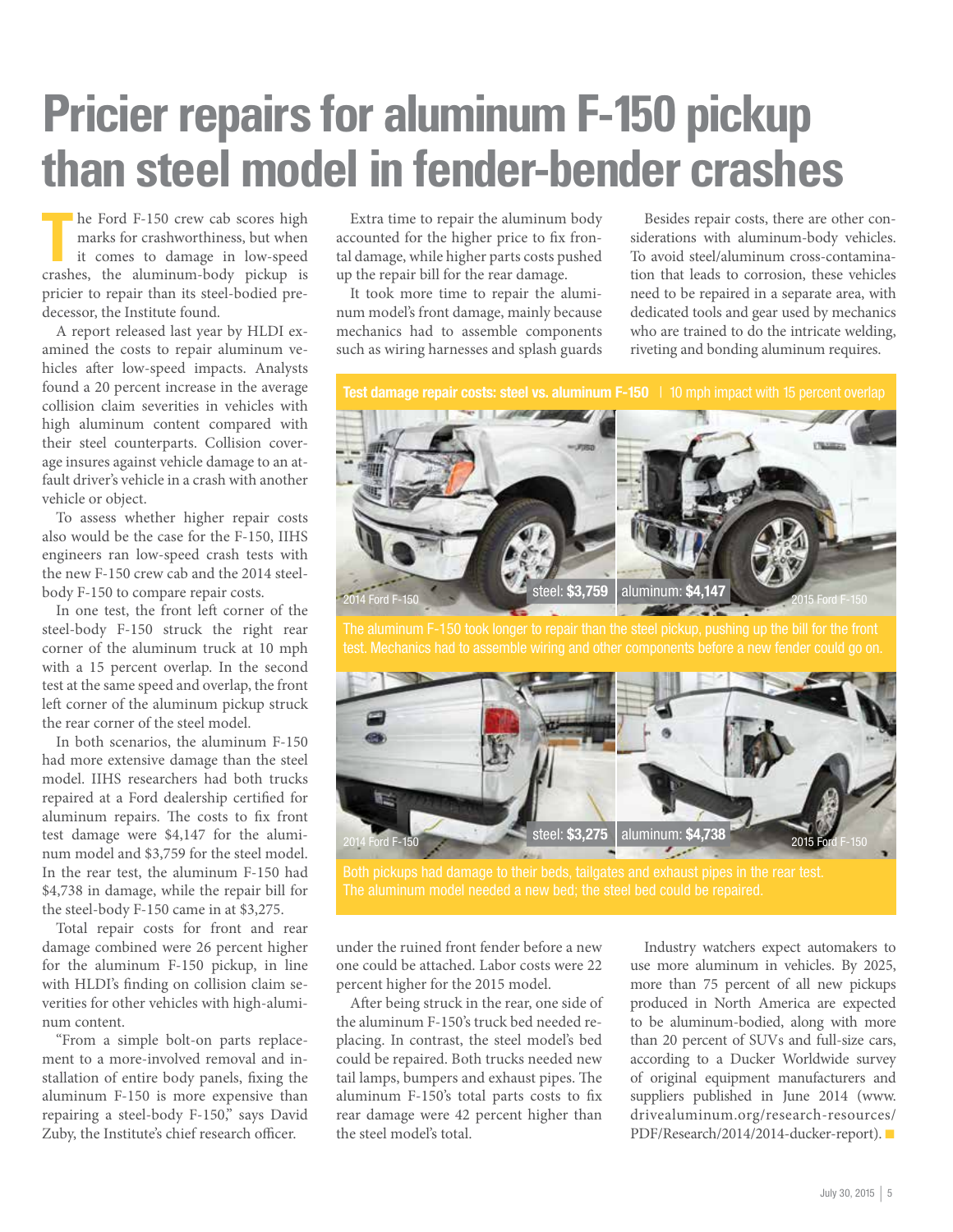### **NHTSA to crack down on unsafe motorcycle helmets**

This rider is wearing a novelty helmet with a counterfeit "DOT" sticker.

ОΟ

Exploration helmets are vital safety gear<br>
for motorcyclists, and 19 states and<br>
the District of Columbia require all<br>
the motorcyclists for motorcyclists, and 19 states and riders to wear them. Some motorcyclists may try to skirt helmet laws by donning flimsy novelty helmets that offer little-to-no protection in a crash. Others may pick novelty helmets because they don't understand the safety benefits of certified helmets. U.S. regulators over the years have tried to make it harder to pass off fake helmets as bona fide ones, but they are still on the market. Now, the National Highway Traffic Safety Administration (NHTSA) is proposing a series of rule changes that should make it harder for retailers to sell novelty helmets and easier for riders and police officers to distinguish between safe and unsafe ones.

Novelty helmets don't provide good head coverage, and their thin foam liners and lightweight shells can't absorb energy or adequately cushion a rider's head during a crash. They often have weak chinstraps that could come undone in a crash. Novelty helmets are marketed to motorcyclists online and sold at motorcycle outfitters alongside sturdier, well-padded regulation headgear with the proviso that they aren't meant for use on the highway or as protective equipment. A typical warning label sewn into the interior fabric lining indicates that the "novelty head wear" doesn't meet any safety standards.

Novelty helmets put riders in a crash at higher risk of a brain injury or a skull fracture than certified helmets (see *Status Report* special issue: motorcycles, Sept. 11, 2007, at



The differences between a novelty helmet (above left) and a DOT-certified motorcycle helmet (above right) are striking. The novelty helmet has thin padding and a chin strap akin to a child's toy. An interior label states that the "novelty head wear does not meet safety standards of any description." The regulation helmet has a thickly padded inner liner and sturdy chin strap.

iihs.org). A 2009 NHTSA study of motorcyclists injured in crashes and transported to a Baltimore shock trauma center during 2007-08 showed that 56 percent of those wearing a novelty helmet had serious head injuries, compared with 19 percent of riders who were wearing a helmet certified by the U.S. Department of Transportation (DOT).

Under the May notice of proposed rulemaking, NHTSA says it considers motorcycle helmets to be subject to federal regulation as motor vehicle equipment under the National Traffic and Motor Vehicle Safety Act of 1966. At the same time, the agency aims to add a clear definition of "motorcycle helmet" to Federal Motor Vehicle Safety Standard (FMVSS) No. 218. A helmet would qualify as a motorcycle helmet if it is manufactured or sold with the apparent purpose of protecting riders on the highway; if it is made or sold by companies that sell regulation helmets and motorcycle gear; or if the headgear is packaged and/or advertised or imported as a motorcycle helmet.

The agency also wants to amend FMVSS No. 218 to create a set of physical screening criteria to identify helmets for performance testing, streamline federal compliance tests and help law enforcement officials identify noncompliant helmets. The proposed new dimensional and compression requirements would address things such as the thickness and resilience of a helmet's liner and shell. For example, inner liners would have to be at least 0.75 inch thick, and the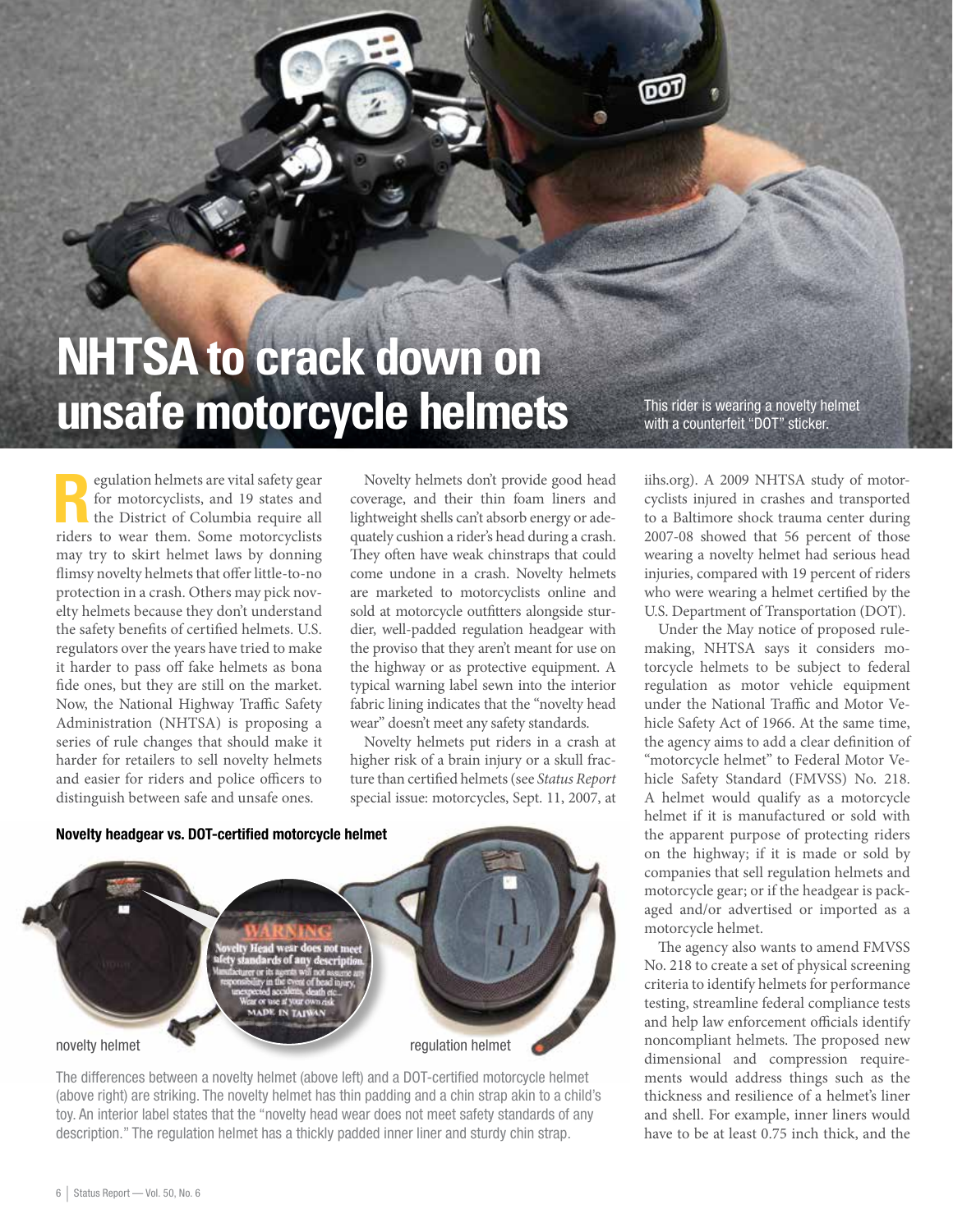inner liner and shell combined would need to be at least 1 inch thick to meet FMVSS No. 218 standards.

In the case of suspect helmets on the road, police officers could easily check liner and shell dimensions with a caliper or ruler.

Most states with motorcycle helmet use laws require riders to wear DOT-certified helmets. In 2014 in states with universal helmet use laws, 89 percent of motorcyclists were observed wearing DOT-compliant helmets and 7 percent were observed wearing noncompliant helmets, NHTSA's National Occupant Protection Use Survey found. Helmet use is sharply lower in states without universal helmet laws.

NHTSA has tried to crack down on novelty helmets in the past by focusing on labeling requirements.

Regulation helmets are sold with a DOT label on the back shell. Labels required on current helmets contain the letters "DOT" and "FMVSS No. 218 certified" and include the manufacturer name and/or brand and the model designation (see *Status Report*, July 19, 2011). Certified helmets made before May 13, 2013, had labels, too, but they simply contained the letters "DOT." To pass off a novelty helmet as legal, riders could buy counterfeit versions of these decals and affix them to their helmet.

The stricter labeling requirements that took effect two years ago were supposed to make it harder for motorcyclists to evade the law, but that hasn't been the case so far, NHTSA concedes.

That's because the old counterfeit DOT stickers remain in circulation, and older helmets are grandfathered under current law. The decals are easy to find on Amazon.com and other online vendors, who claim that the "replacement" labels are for helmets that are already DOT approved. If questioned, riders can assert that their helmet predates the 2013 label change. That's where the proposed preliminary screening criteria would help.

Regulators believe that current DOT-compliant helmets will meet the new screening criteria. Allowing for advances in materials and technologies, NHTSA would provide for an alternative compliance process for manufacturers whose helmets don't comply with the proposed dimension and compression requirements but do meet FMVSS No. 218 performance requirements.  $\blacksquare$ 



## **will get ESC under new rule**

arge trucks and buses soon will be equipped with the same technology<br>that has slashed rollover crashes in<br>passenger vehicles, thanks to a new federal arge trucks and buses soon will be equipped with the same technology that has slashed rollover crashes in requirement for electronic stability control (ESC) on heavy vehicles.

The rule, which was finalized in June, takes effect for almost all new truck tractors in 2017 and in 2018 for new buses larger than 33,000 pounds. The remaining types of truck tractors, as well as buses between 26,000 and 33,000 pounds, have until 2019.

The National Highway Traffic Safety Administration (NHTSA) estimates the requirement will prevent up to 1,759 crashes, 649 injuries and 49 deaths each year. An earlier analysis by the Institute found that ESC on tractor-trailers could potentially prevent 295 fatal crashes a year, assuming the technology was 100 percent effective. Looking at all large trucks, not just tractortrailers, ESC would be relevant to 439 fatal crashes (see *Status Report*, May 20, 2010, at iihs.org).

"ESC has been saving lives of passenger vehicle occupants for years," says Anne McCartt, IIHS senior vice president for research. "Now this regulation will allow more road users to benefit from it."

Institute studies have found that ESC on cars and SUVs reduces fatal single-vehicle crash risk by 49 percent and fatal multiplevehicle crash risk by 20 percent (see *Status Report*, June 19, 2010).

ESC is one of two types of stability control available for heavy vehicles. The other

is roll stability control. NHTSA chose to mandate ESC, which is more expensive but also more effective than roll stability control. Both systems can intervene if lateral acceleration and wheel speed indicate a high rollover risk, but only ESC measures the tractor's directional stability. As a result, it can intervene in a broader array of crashes, including some that involve loss of control but not rolling over (see *Status Report*, Aug. 14, 2012).

NHTSA estimates that ESC on large trucks and buses can reduce "untripped" rollovers — those that aren't precipitated by striking something or driving onto soft soil — by 40 to 56 percent. Loss-of-control crashes caused by severe oversteer or understeer can be cut by 14 percent, the agency says.

Without the new regulation, NHTSA estimates that 34 percent of truck tractors and 80 percent of large buses would have had ESC by 2018, while an additional 21 percent of truck tractors would have had roll stability control. Its estimate of the rule's impact is based on the difference between those numbers and having 100 percent of the vehicles equipped with ESC.

Compliance with the requirement will be tested using a "J-turn" test that replicates a curved highway off-ramp.

The rule doesn't cover single-unit trucks, which were involved in 35 percent of all fatal truck crashes in 2013. NHTSA is studying the feasibility and potential benefits of requiring ESC for them.  $\blacksquare$